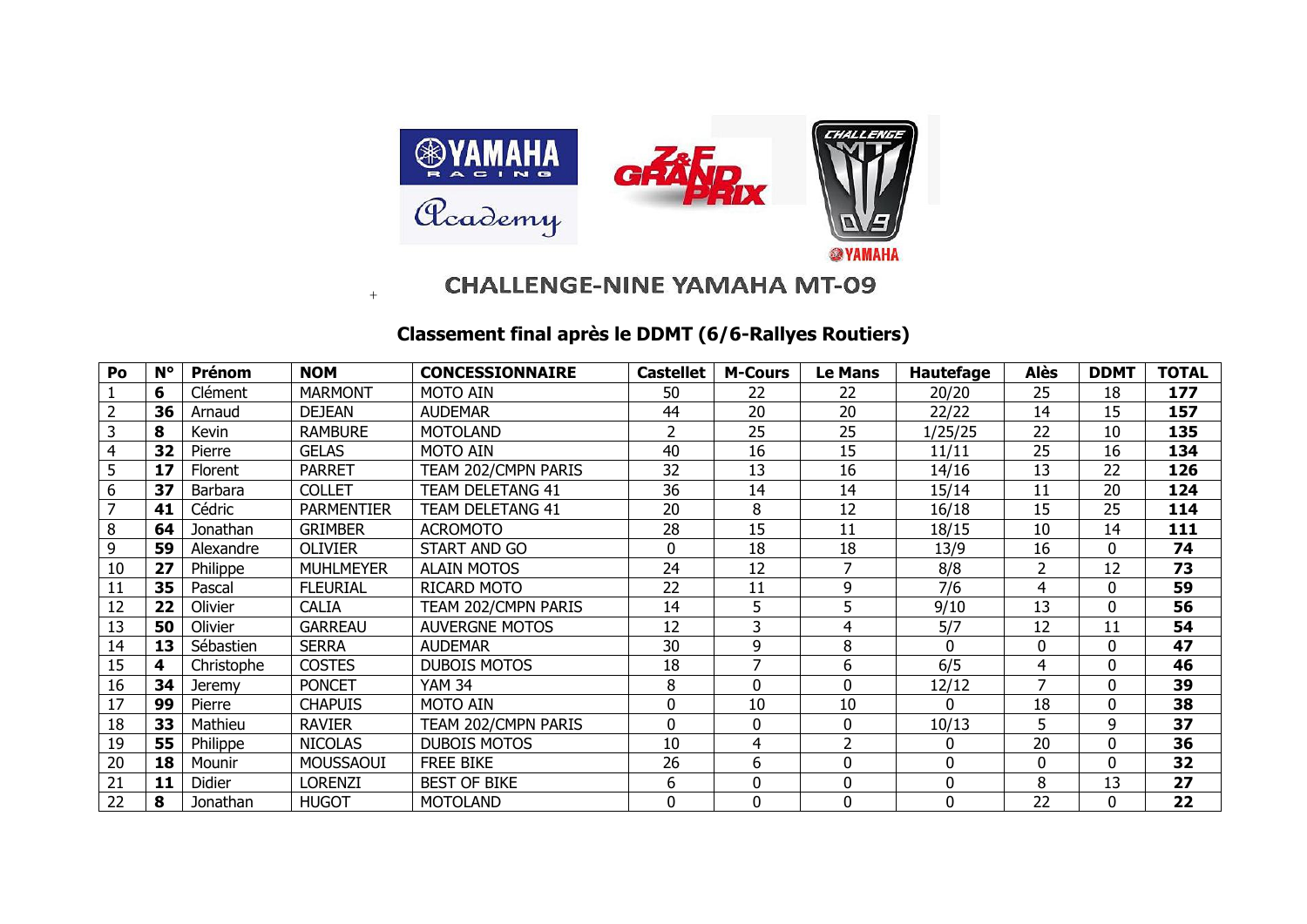| 23 | 25 | Thibaut       | <b>KOTCHAN</b>     | MOTO 90                       | 16 | 0                        | 0        | 0        | 6        | 0        | 22               |
|----|----|---------------|--------------------|-------------------------------|----|--------------------------|----------|----------|----------|----------|------------------|
| 24 | 99 | Gérald        | <b>MUTEAU</b>      | <b>MOTO AIN</b>               | 0  | $\Omega$                 | $\Omega$ | 0        | 18       | 0        | 18               |
| 25 | 59 | Eric          | MIZERA             | START AND GO                  | 0  | 0                        | 0        | 0        | 16       | 0        | 16               |
| 26 | 41 | Eric          | PELLEGRINO         | <b>TEAM DELETANG 41</b>       | 0  | $\Omega$                 | $\Omega$ | $\Omega$ | 15       | 0        | 15               |
| 27 | 36 | Aurélien      | <b>CHEVALIER</b>   | <b>AUDEMAR</b>                | 0  | 0                        | 0        | 0        | 14       | $\Omega$ | 14               |
| 28 | 72 | Jarno         | LANGLOIS           | YAM FACTORY                   | 0  | $\Omega$                 | 13       | $\Omega$ | $\Omega$ | $\Omega$ | 13               |
| 29 | 50 | Romain        | <b>GERSTNER</b>    | <b>AUVERGNE MOTOS</b>         | 0  | $\Omega$                 | $\Omega$ | $\Omega$ | 12       | $\Omega$ | 12               |
| 30 | 37 | Mathias       | <b>CHABANY</b>     | <b>TEAM DELETANG 41</b>       | 0  | 0                        | $\Omega$ | $\Omega$ | 11       | 0        | 11               |
| 31 | 64 | Renaud        | <b>JEAN</b>        | <b>ACROMOTO</b>               | 0  | $\Omega$                 | 0        | 0        | 10       | 0        | 10               |
| 32 | 96 | Jean-Claude   | <b>HOGREL</b>      | <b>SPIRIT MOTOR</b>           | 0  | 0                        | 0        | 0        | 9        |          | $\boldsymbol{9}$ |
| 33 | 96 | Yann          | <b>DAVID</b>       | <b>SPIRIT MOTOR</b>           | 0  | $\Omega$                 | $\Omega$ | $\Omega$ | 9        | $\Omega$ | 9                |
| 34 | 11 | Benjamin      | <b>GARNIAUX</b>    | <b>BEST OF BIKE</b>           | 0  | $\Omega$                 | 0        | 0        | 8        | 0        | 8                |
| 35 | 16 | Ginel         | <b>MOLTON</b>      | <b>CHARENTE MOTOS LOISIRS</b> | 4  | $\overline{\phantom{a}}$ |          | 0        | $\Omega$ | 0        | 7                |
| 36 | 34 | Julien        | VEZZUTI            | <b>YAM 34</b>                 | 0  | $\Omega$                 | $\Omega$ | 0        |          | O        | 7                |
| 37 | 25 | Benoit        | <b>HOUSER</b>      | MOTO 90                       | 0  | $\Omega$                 | $\Omega$ | $\Omega$ | 6        | $\Omega$ | 6                |
| 38 | 33 | Clément       | <b>REHN</b>        | TEAM 202/CMPN PARIS           | 0  | $\Omega$                 | $\Omega$ | 0        | 5        | 0        | 5                |
| 39 | 65 | Denis         | <b>TARTAGLIONE</b> | <b>MOTO AIN</b>               | 0  |                          | 0        | 0        | 3        | 0        | 4                |
| 40 | 31 | <b>Julien</b> | <b>TONIUTTI</b>    | TEAM DELETANG 41              | 0  | $\Omega$                 | 3        | $\Omega$ | $\Omega$ | 0        | 3                |
| 41 | 65 | Gabriel       | <b>GELAS</b>       | <b>MOTO AIN</b>               | 0  | $\Omega$                 | $\Omega$ | $\Omega$ | 3        | 0        | 3                |
| 42 | 27 | Patrick       | <b>BLANCHET</b>    | <b>ALAIN MOTOS</b>            | 0  | 0                        | 0        | 0        | ר        | $\Omega$ | 2                |

## **Trophée du look**

| っっ | Philippe   | <b>MUHLMEYER</b> | <b>ALAIN MOTOS</b>    |  |  |  |  |
|----|------------|------------------|-----------------------|--|--|--|--|
|    | Christophe | <b>COSTES</b>    | DUBOIS MOTOS          |  |  |  |  |
| 18 | Mounir     | MOUSSAOUI        | <b>FREE BIKE</b>      |  |  |  |  |
|    | Kevin      | <b>RAMBURE</b>   | <b>MOTOLAND</b>       |  |  |  |  |
| 55 | Philippe   | <b>NICOLAS</b>   | DUBOIS MOTOS          |  |  |  |  |
| 50 | Olivier    | <b>GARREAU</b>   | <b>AUVERGNE MOTOS</b> |  |  |  |  |

## **Concessionnaires**

|                | <b>MOTO AIN</b>            | 90 | 49       | 47 | 62 | 92 | 28       | 368 |
|----------------|----------------------------|----|----------|----|----|----|----------|-----|
| 2              | <b>TEAM DELETANG 41</b>    | 56 | ~~<br>∠∠ | 29 | 63 | 52 | 45<br>τJ | 267 |
| 3              | <b>TEAM 202/CMPN PARIS</b> | 46 | 18       | 22 | 72 | 36 | 21<br>⊥ر | 225 |
| $\overline{4}$ | <b>AUDEMAR</b>             | 74 | 29       | 28 | 44 | 28 | ᅩ        | 218 |
| כ              | <b>MOTOLAND</b>            |    | つに<br>رے | 25 | 51 | 44 |          | 147 |
| -6             | <b>ACROMOTO</b>            | 28 | 1 C<br>∸ | ᆠ  | 33 | 20 | 14       | 121 |